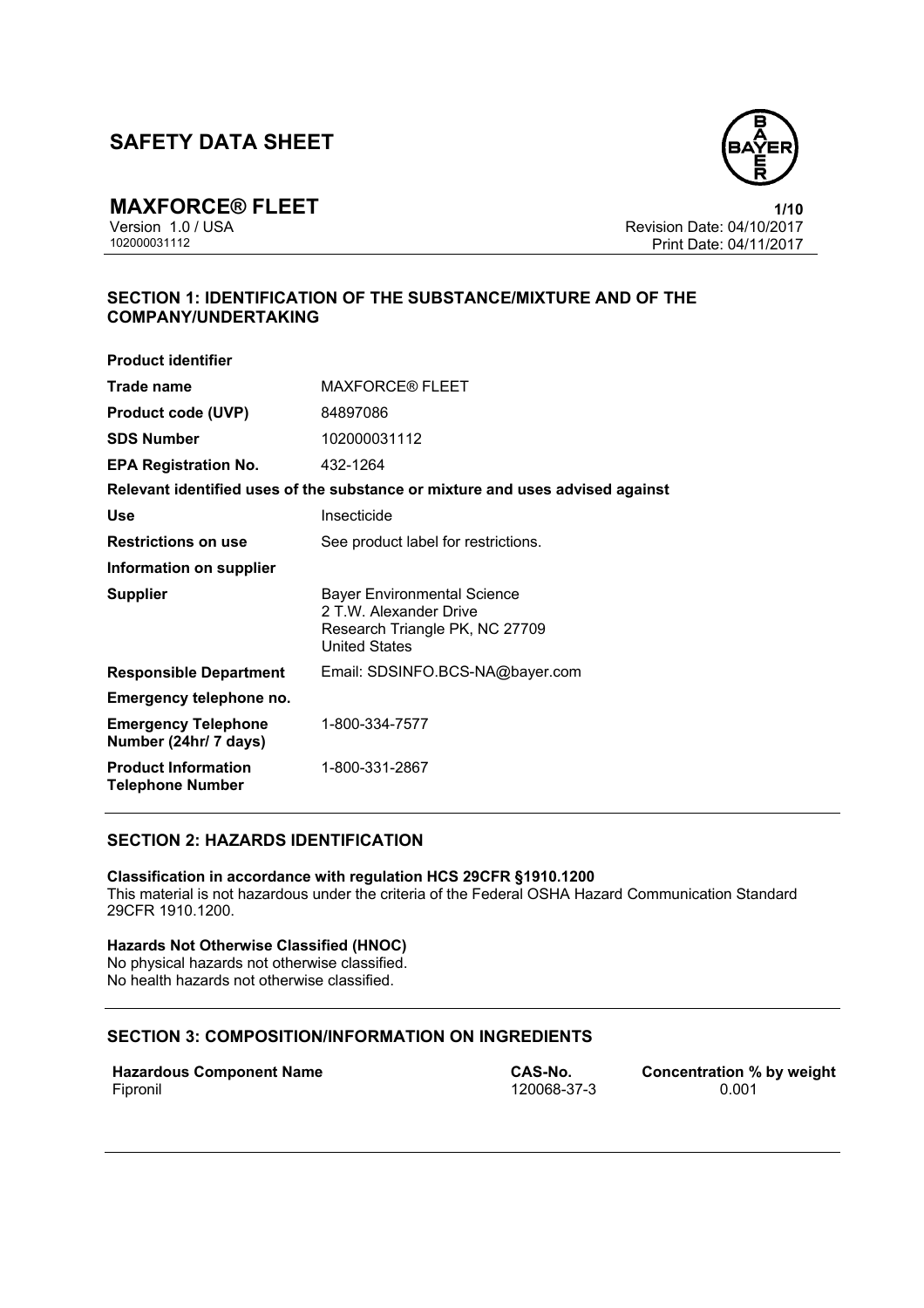

**MAXFORCE® FLEET** 2/10<br>
Version 1.0 / USA Revision Date: 04/10/2017<br>
102000031112 Print Date: 04/11/2017 Revision Date: 04/10/2017 Print Date: 04/11/2017

# **SECTION 4: FIRST AID MEASURES**

| <b>Description of first aid measures</b>                                   |                                                                                                                                                                                                                                                                                                           |  |
|----------------------------------------------------------------------------|-----------------------------------------------------------------------------------------------------------------------------------------------------------------------------------------------------------------------------------------------------------------------------------------------------------|--|
| <b>General advice</b>                                                      | When possible, have the product container or label with you when<br>calling a poison control center or doctor or going for treatment.                                                                                                                                                                     |  |
| <b>Inhalation</b>                                                          | Move to fresh air. If person is not breathing, call 911 or an ambulance,<br>then give artificial respiration, preferably mouth-to-mouth if possible.<br>Call a physician or poison control center immediately.                                                                                            |  |
| <b>Skin contact</b>                                                        | Take off contaminated clothing and shoes immediately. Wash off<br>immediately with plenty of water for at least 15 minutes. Call a<br>physician or poison control center immediately.                                                                                                                     |  |
| Eye contact                                                                | Hold eye open and rinse slowly and gently with water for 15-20<br>minutes. Remove contact lenses, if present, after the first 5 minutes,<br>then continue rinsing eye. Call a physician or poison control center<br>immediately.                                                                          |  |
| Ingestion                                                                  | Call a physician or poison control center immediately. DO NOT induce<br>vomiting unless directed to do so by a physician or poison control<br>center. Rinse out mouth and give water in small sips to drink. Never<br>give anything by mouth to an unconscious person. Do not leave victim<br>unattended. |  |
| Most important symptoms and effects, both acute and delayed                |                                                                                                                                                                                                                                                                                                           |  |
| <b>Symptoms</b>                                                            | To date no symptoms are known.                                                                                                                                                                                                                                                                            |  |
| Indication of any immediate medical attention and special treatment needed |                                                                                                                                                                                                                                                                                                           |  |
| <b>Treatment</b>                                                           | Appropriate supportive and symptomatic treatment as indicated by the<br>patient's condition is recommended. There is no specific antidote.                                                                                                                                                                |  |

## **SECTION 5: FIREFIGHTING MEASURES**

| <b>Extinguishing media</b>                                  |                                                                                                                                                                                              |
|-------------------------------------------------------------|----------------------------------------------------------------------------------------------------------------------------------------------------------------------------------------------|
| <b>Suitable</b>                                             | Water, Foam, Carbon dioxide (CO2), Dry chemical                                                                                                                                              |
| Unsuitable                                                  | None known.                                                                                                                                                                                  |
| Special hazards arising<br>from the substance or<br>mixture | Dangerous gases are evolved in the event of a fire.                                                                                                                                          |
| <b>Advice for firefighters</b>                              |                                                                                                                                                                                              |
| <b>Special protective</b><br>equipment for firefighters     | Firefighters should wear NIOSH approved self-contained breathing<br>apparatus and full protective clothing.                                                                                  |
| <b>Further information</b>                                  | Fight fire from upwind position. Keep out of smoke. Cool closed<br>containers exposed to fire with water spray. Do not allow run-off from<br>fire fighting to enter drains or water courses. |
| <b>Flash point</b>                                          | 93.4 °C                                                                                                                                                                                      |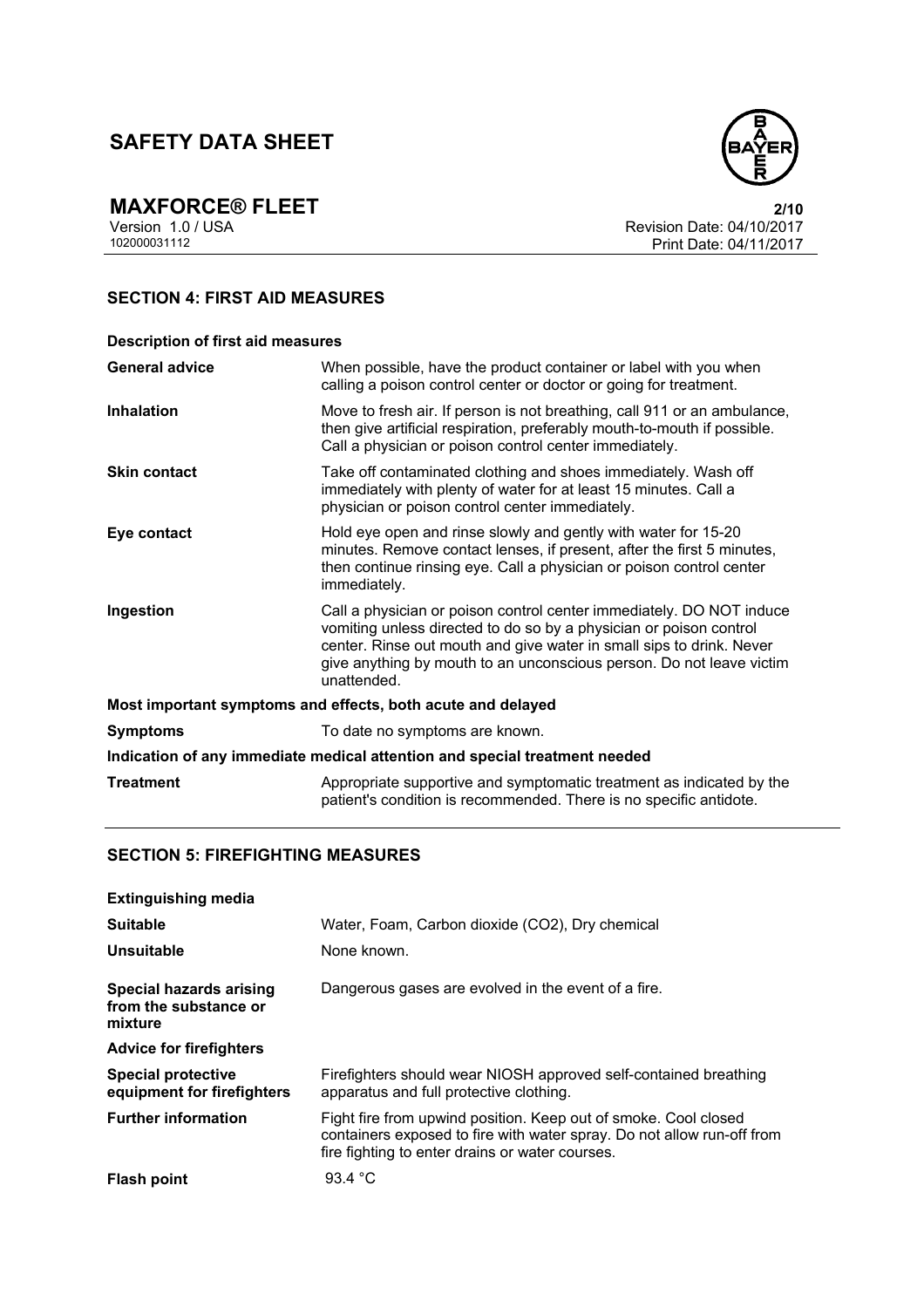

**MAXFORCE® FLEET** 3/10<br>
Version 1.0 / USA PERITENT 102000031112<br>
102000031112 Print Date: 04/11/2017 Revision Date: 04/10/2017 Print Date: 04/11/2017

# **Auto-ignition temperature** No data available **Lower explosion limit** No data available **Upper explosion limit** No data available **Explosivity** Not explosive

# **SECTION 6: ACCIDENTAL RELEASE MEASURES**

|                                                       | Personal precautions, protective equipment and emergency procedures                                                                                                                  |  |
|-------------------------------------------------------|--------------------------------------------------------------------------------------------------------------------------------------------------------------------------------------|--|
| <b>Precautions</b>                                    | Keep unauthorized people away. Isolate hazard area. Avoid contact<br>with spilled product or contaminated surfaces.                                                                  |  |
| Methods and materials for containment and cleaning up |                                                                                                                                                                                      |  |
| <b>Methods for cleaning up</b>                        | Collect and transfer the product into a properly labelled and tightly<br>closed container. Clean contaminated floors and objects thoroughly,<br>observing environmental regulations. |  |
| <b>Additional advice</b>                              | Use personal protective equipment. If the product is accidentally<br>spilled, do not allow to enter soil, waterways or waste water canal.                                            |  |
| Reference to other sections                           | Information regarding safe handling, see section 7.<br>Information regarding personal protective equipment, see section 8.<br>Information regarding waste disposal, see section 13.  |  |

## **SECTION 7: HANDLING AND STORAGE**

### **Precautions for safe handling**

| Advice on safe handling                                   | Use only in area provided with appropriate exhaust ventilation.                                                                                                                                                                                                                                                                                                                        |
|-----------------------------------------------------------|----------------------------------------------------------------------------------------------------------------------------------------------------------------------------------------------------------------------------------------------------------------------------------------------------------------------------------------------------------------------------------------|
| <b>Advice on protection</b><br>against fire and explosion | Do not use this product in or on electrical equipment due to the<br>possibility of shock hazard.                                                                                                                                                                                                                                                                                       |
| <b>Hygiene measures</b>                                   | Wash hands thoroughly with soap and water after handling and before<br>eating, drinking, chewing gum, using tobacco, using the toilet or<br>applying cosmetics.<br>Remove Personal Protective Equipment (PPE) immediately after<br>handling this product. Remove soiled clothing immediately and clean<br>thoroughly before using again. Wash thoroughly and put on clean<br>clothing. |
|                                                           | Conditions for safe storage, including any incompatibilities                                                                                                                                                                                                                                                                                                                           |
| <b>Requirements for storage</b><br>areas and containers   | Store in a cool, dry place and in such a manner as to prevent cross<br>contamination with other crop protection products, fertilizers, food, and<br>feed. Store in original container and out of the reach of children,<br>preferably in a locked storage area.                                                                                                                        |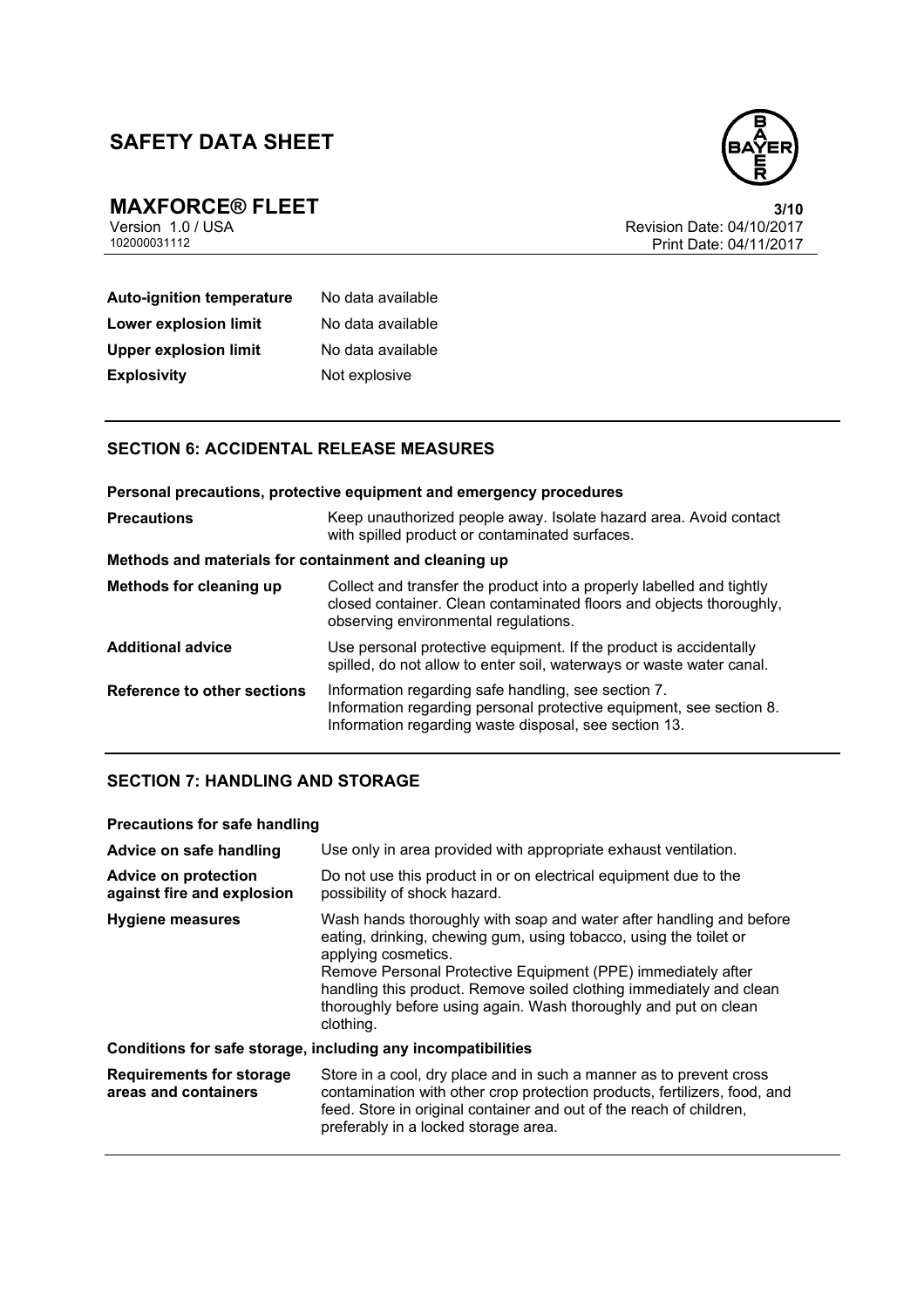

**MAXFORCE® FLEET**<br>Version 1.0 / USA **4/10**<br>Revision Date: 04/10/2017 Version 1.0 / USA Revision Date: 04/10/2017<br>102000031112<br>Print Date: 04/11/2017 Print Date: 04/11/2017

# **SECTION 8: EXPOSURE CONTROLS/PERSONAL PROTECTION**

### **Control parameters**

| <b>Components</b>      | CAS-No.       | <b>Control parameters</b> | <b>Update</b> | <b>Basis</b>       |
|------------------------|---------------|---------------------------|---------------|--------------------|
| Fipronil               | 120068-37-3   | 0.035 mg/m3<br>(TWA)      |               | OES BCS*           |
| Sucrose                | $57 - 50 - 1$ | 10 mg/m3<br>(TWA)         | 02 2012       | <b>ACGIH</b>       |
| Sucrose                | $57 - 50 - 1$ | $5 \text{ mg/m}$<br>(REL) | 2010          | <b>NIOSH</b>       |
| (Respirable.)          |               |                           |               |                    |
| Sucrose                | $57 - 50 - 1$ | $10$ mg/m $3$<br>(REL)    | 2010          | <b>NIOSH</b>       |
| (Total)                |               |                           |               |                    |
| Sucrose                | $57 - 50 - 1$ | $5$ mg/m $3$<br>(PEL)     | 02 2006       | OSHA <sub>Z1</sub> |
| (Respirable fraction.) |               |                           |               |                    |
| Sucrose                | $57 - 50 - 1$ | $15$ mg/m $3$<br>(PEL)    | 02 2006       | OSHA <sub>Z1</sub> |
| (Total dust.)          |               |                           |               |                    |
| Sucrose                | $57 - 50 - 1$ | $15$ mg/m $3$<br>(TWA)    | 06 2008       | TN OEL             |
| (Total dust.)          |               |                           |               |                    |
| Sucrose                | $57 - 50 - 1$ | $5$ mg/m $3$<br>(TWA)     | 06 2008       | TN OEL             |
| (Respirable fraction.) |               |                           |               |                    |

\*OES BCS: Internal Bayer AG, Crop Science Division "Occupational Exposure Standard"

### **Exposure controls**

#### **Personal protective equipment**

In normal use and handling conditions please refer to the label and/or leaflet. In all other cases the following recommendations would apply.

| <b>Respiratory protection</b>      | Respiratory protection is not required under anticipated<br>circumstances of exposure.                                                                                                                |
|------------------------------------|-------------------------------------------------------------------------------------------------------------------------------------------------------------------------------------------------------|
| <b>Hand protection</b>             | Chemical resistant nitrile rubber gloves                                                                                                                                                              |
| Eye protection                     | Safety glasses with side-shields                                                                                                                                                                      |
| Skin and body protection           | Wear long-sleeved shirt and long pants and shoes plus socks.                                                                                                                                          |
| <b>General protective measures</b> | Follow manufacturer's instructions for cleaning/maintaining PPE. If<br>no such instructions for washables, use detergent and warm/tepid<br>water.<br>Keep and wash PPE separately from other laundry. |

# **SECTION 9. PHYSICAL AND CHEMICAL PROPERTIES**

**Appearance** light yellow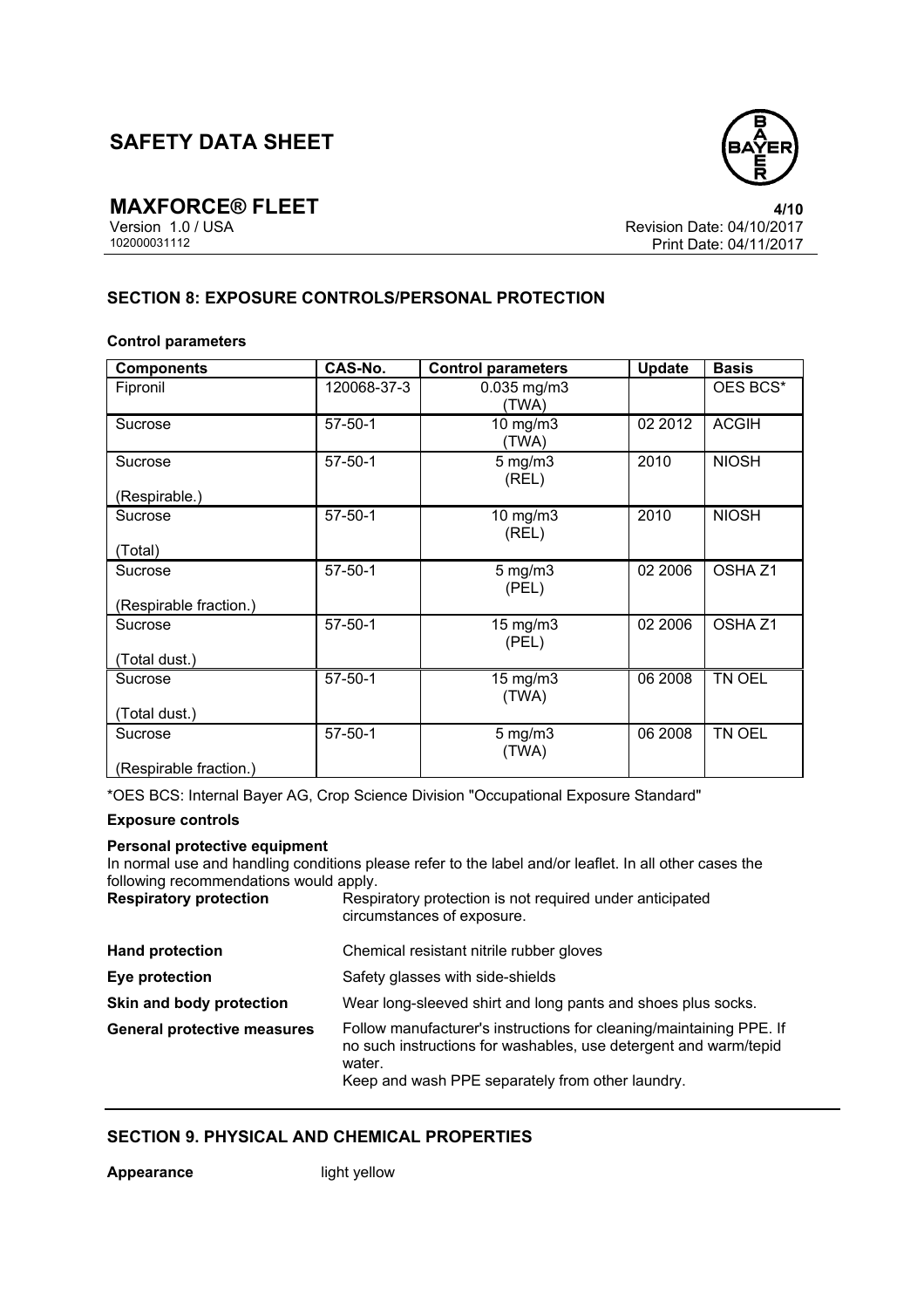**MAXFORCE® FLEET** 5/10<br>
Version 1.0 / USA Revision Date: 04/10/2017<br>
102000031112 Print Date: 04/11/2017 Revision Date: 04/10/2017 Print Date: 04/11/2017

| <b>Physical State</b>                                  | gel                                 |
|--------------------------------------------------------|-------------------------------------|
| Odor                                                   | sweet                               |
| <b>Odour Threshold</b>                                 | No data available                   |
| рH                                                     | 4.5 - 5.5 at 100 % (55 - 70 °C)     |
| <b>Vapor Pressure</b>                                  | No data available                   |
| Vapor Density (Air = 1)                                | No data available                   |
| <b>Density</b>                                         | ca. 1.27 g/cm <sup>3</sup> at 20 °C |
| <b>Evaporation rate</b>                                | No data available                   |
| <b>Boiling Point</b>                                   | No data available                   |
| <b>Melting / Freezing Point</b>                        | 60 °C / 140 °F                      |
| <b>Water solubility</b>                                | soluble                             |
| <b>Minimum Ignition Energy</b>                         | Not applicable                      |
| <b>Decomposition</b><br>temperature                    | Not applicable                      |
| <b>Partition coefficient: n-</b><br>octanol/water      | Not applicable                      |
| Viscosity                                              | No data available                   |
| <b>Flash point</b><br><b>Auto-ignition temperature</b> | 93.4 °C<br>No data available        |
| <b>Lower explosion limit</b>                           | No data available                   |
| <b>Upper explosion limit</b>                           | No data available                   |
| <b>Explosivity</b>                                     | Not explosive                       |

# **SECTION 10: STABILITY AND REACTIVITY**

| <b>Reactivity</b>                            |                                                             |
|----------------------------------------------|-------------------------------------------------------------|
| <b>Thermal decomposition</b>                 | Not applicable                                              |
| <b>Chemical stability</b>                    | Stable under normal conditions.                             |
| <b>Possibility of hazardous</b><br>reactions | No dangerous reaction known under conditions of normal use. |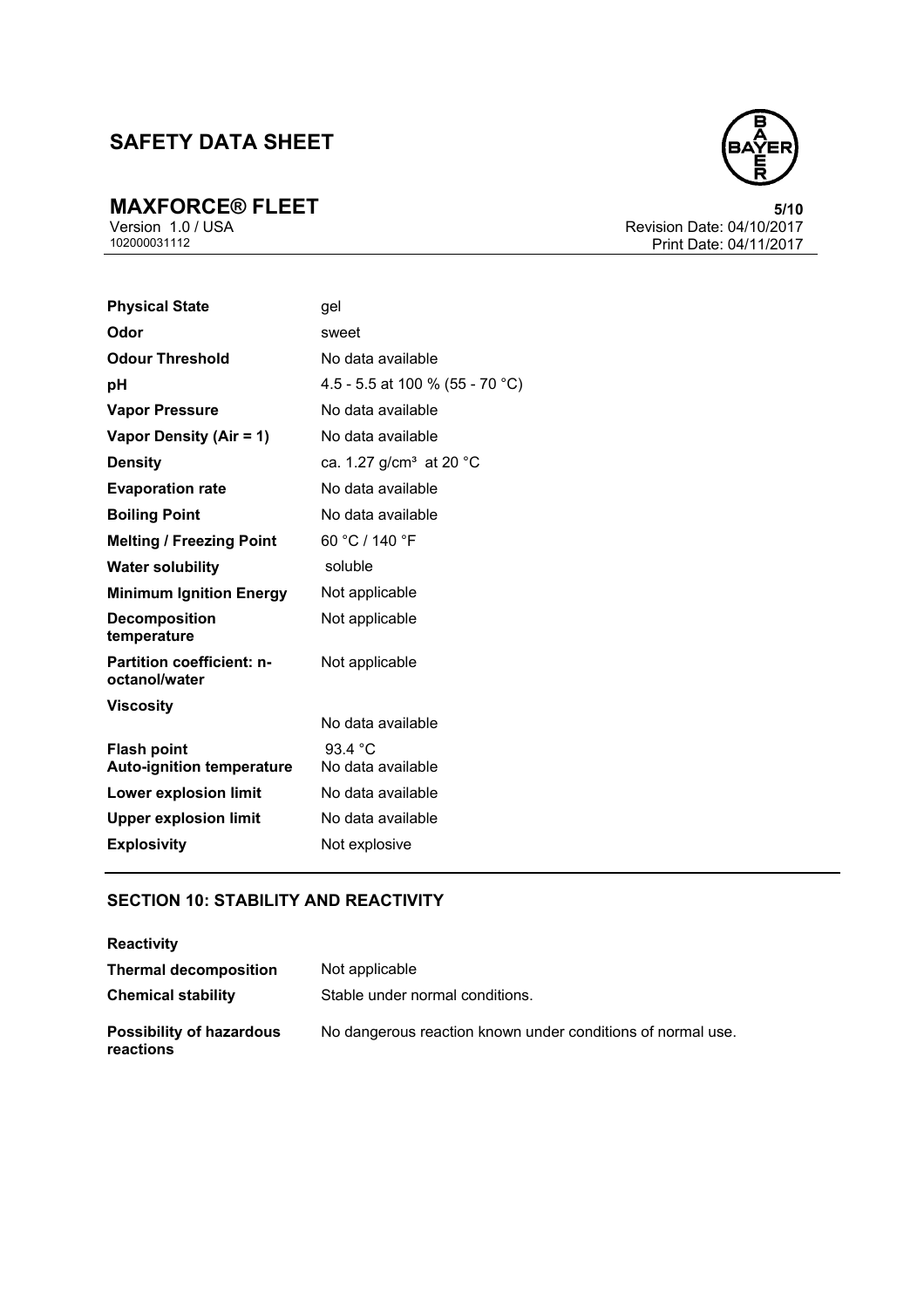



**MAXFORCE® FLEET** 6/10<br>Version 1.0 / USA 6/10<br>Revision Date: 04/10/2017 Version 1.0 / USA Revision Date: 04/10/2017<br>102000031112 Print Date: 04/11/2017 Print Date: 04/11/2017

| <b>Conditions to avoid</b>                 | Extremes of temperature and direct sunlight.<br>Exposure to moisture. |
|--------------------------------------------|-----------------------------------------------------------------------|
| Incompatible materials                     | Strong bases, Strong acids, Strong oxidizing agents                   |
| <b>Hazardous decomposition</b><br>products | No decomposition products expected under normal conditions of use.    |

# **SECTION 11: TOXICOLOGICAL INFORMATION**

| <b>Exposure routes</b>               | Ingestion, Skin contact, Eye contact                            |  |
|--------------------------------------|-----------------------------------------------------------------|--|
| <b>Immediate Effects</b>             |                                                                 |  |
| <b>Skin</b>                          | May be minimally irritating following prolonged direct contact. |  |
| Ingestion                            | May be harmful if swallowed.                                    |  |
| Information on toxicological effects |                                                                 |  |
| <b>Acute oral toxicity</b>           | LD50 (Rat) $> 5,000$ mg/kg                                      |  |
| Acute inholotion toyicity            |                                                                 |  |

| Acute Innaiation toxicity |                                |  |
|---------------------------|--------------------------------|--|
|                           | No data available              |  |
| Acute dermal toxicity     | LD50 (Rat) $> 5,000$ mg/kg     |  |
| Skin irritation           | slight irritation (Rabbit)     |  |
| Eye irritation            | Minimally irritating. (Rabbit) |  |
| Sensitisation             | Non-sensitizing. (Guinea pig)  |  |

### **Assessment STOT Specific target organ toxicity – repeated exposure**

Fipronil caused specific target organ toxicity in experimental animal studies in the following organ(s): Liver. Fipronil caused neurobehavioral effects and/or neuropathological changes in animal studies.

#### **Assessment mutagenicity**

Fipronil was not mutagenic or genotoxic in a battery of in vitro and in vivo tests.

#### **Assessment carcinogenicity**

Fipronil caused an increased incidence of tumours in rats in the following organ(s): Thyroid. The mechanism that triggers tumours in rodents and the type of tumours observed are not relevant to humans.

None.

**NTP** 

None.

**IARC** 

None.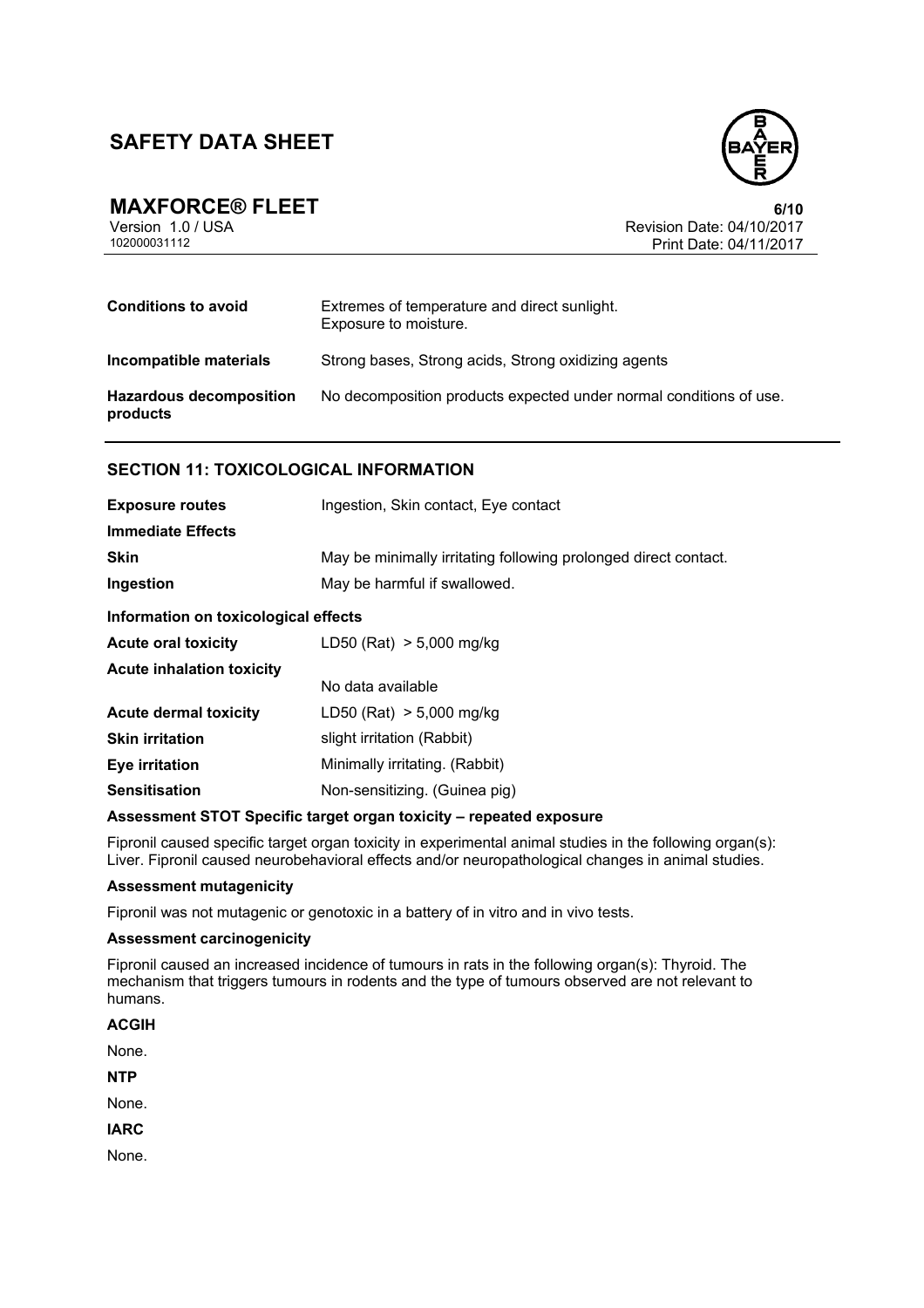**MAXFORCE® FLEET**<br>Version 1.0 / USA *T***/10**<br>Revision Date: 04/10/2017 Version 1.0 / USA Revision Date: 04/10/2017<br>102000031112 Print Date: 04/11/2017 Print Date: 04/11/2017

### **OSHA**

None.

### **Assessment toxicity to reproduction**

Fipronil caused reproduction toxicity in a two-generation study in rats only at dose levels also toxic to the parent animals. The reproduction toxicity seen with Fipronil is related to parental toxicity.

## **Assessment developmental toxicity**

Fipronil did not cause developmental toxicity in rats and rabbits.

### **Further information**

Acute toxicity studies have been bridged from a similar formulation(s). The non-acute information pertains to the active ingredient(s).

## **SECTION 12: ECOLOGICAL INFORMATION**

| <b>Toxicity to fish</b>                            | LC50 (Oncorhynchus mykiss (rainbow trout)) 0.25 mg/l<br>Exposure time: 96 h<br>The value mentioned relates to the active ingredient fipronil.                                                                                                   |  |
|----------------------------------------------------|-------------------------------------------------------------------------------------------------------------------------------------------------------------------------------------------------------------------------------------------------|--|
| <b>Toxicity to aquatic</b><br><b>invertebrates</b> | EC50 (Daphnia magna (Water flea)) 0.19 mg/l<br>Exposure time: 48 h<br>The value mentioned relates to the active ingredient fipronil.                                                                                                            |  |
| <b>Toxicity to aquatic plants</b>                  | EC50 (Desmodesmus subspicatus (green algae)) 0.068 mg/l<br>Exposure time: 96 h<br>The value mentioned relates to the active ingredient fipronil.                                                                                                |  |
| <b>Biodegradability</b>                            | Fipronil:<br>Not rapidly biodegradable                                                                                                                                                                                                          |  |
| Koc                                                | Fipronil: Koc: 427 - 1278                                                                                                                                                                                                                       |  |
| <b>Bioaccumulation</b>                             | Fipronil: Bioconcentration factor (BCF) 321<br>Does not bioaccumulate.                                                                                                                                                                          |  |
| <b>Mobility in soil</b>                            | Fipronil: Slightly mobile in soils                                                                                                                                                                                                              |  |
| <b>Environmental precautions</b>                   | Do not allow to get into surface water, drains and ground water.<br>Do not contaminate surface or ground water by cleaning equipment or<br>disposal of wastes, including equipment wash water.<br>Apply this product as specified on the label. |  |

# **SECTION 13: DISPOSAL CONSIDERATIONS**

**Waste treatment methods** 

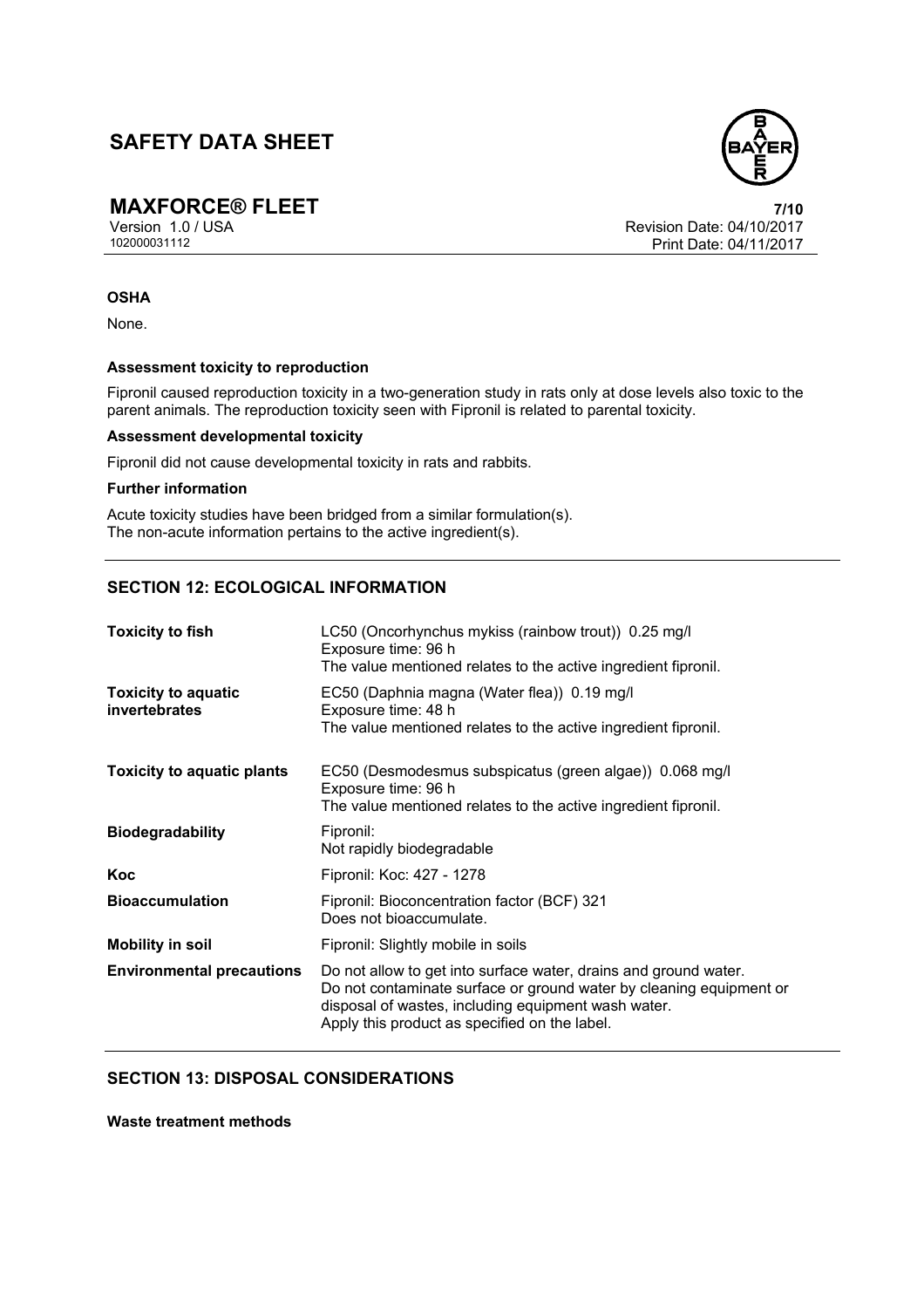

**MAXFORCE® FLEET**<br>Version 1.0 / USA **8/10**<br>Revision Date: 04/10/2017 Version 1.0 / USA Revision Date: 04/10/2017<br>102000031112<br>Revision Date: 04/11/2017 Print Date: 04/11/2017 **Product** Follow container label instructions for disposal of wastes generated during use in compliance with the product label. Never place unused product down any indoor or outdoor drain. **Contaminated packaging** Do not re-use empty containers. Place empty container in trash. Follow advice on product label and/or leaflet. **RCRA Information** Characterization and proper disposal of this material as a special or

# hazardous waste is dependent upon Federal, State and local laws and are the user's responsibility. RCRA classification may apply.

## **SECTION 14: TRANSPORT INFORMATION**

According to national and international transport regulations this material is not classified as dangerous goods / hazardous material.

## **SECTION 15: REGULATORY INFORMATION**

**EPA Registration No.** 432-1264 **US Federal Regulations TSCA list** None. **US. Toxic Substances Control Act (TSCA) Section 12(b) Export Notification (40 CFR 707, Subpt D)** None. **SARA Title III - Section 302 - Notification and Information** None. **SARA Title III - Section 313 - Toxic Chemical Release Reporting** None. **US States Regulatory Reporting CA Prop65** This product does not contain any substances known to the State of California to cause cancer. This product does not contain any substances known to the State of California to cause reproductive harm. **US State Right-To-Know Ingredients** None. **Canadian Regulations Canadian Domestic Substance List**  None. **Environmental**

**CERCLA**  None. **Clean Water Section 307 Priority Pollutants**  None.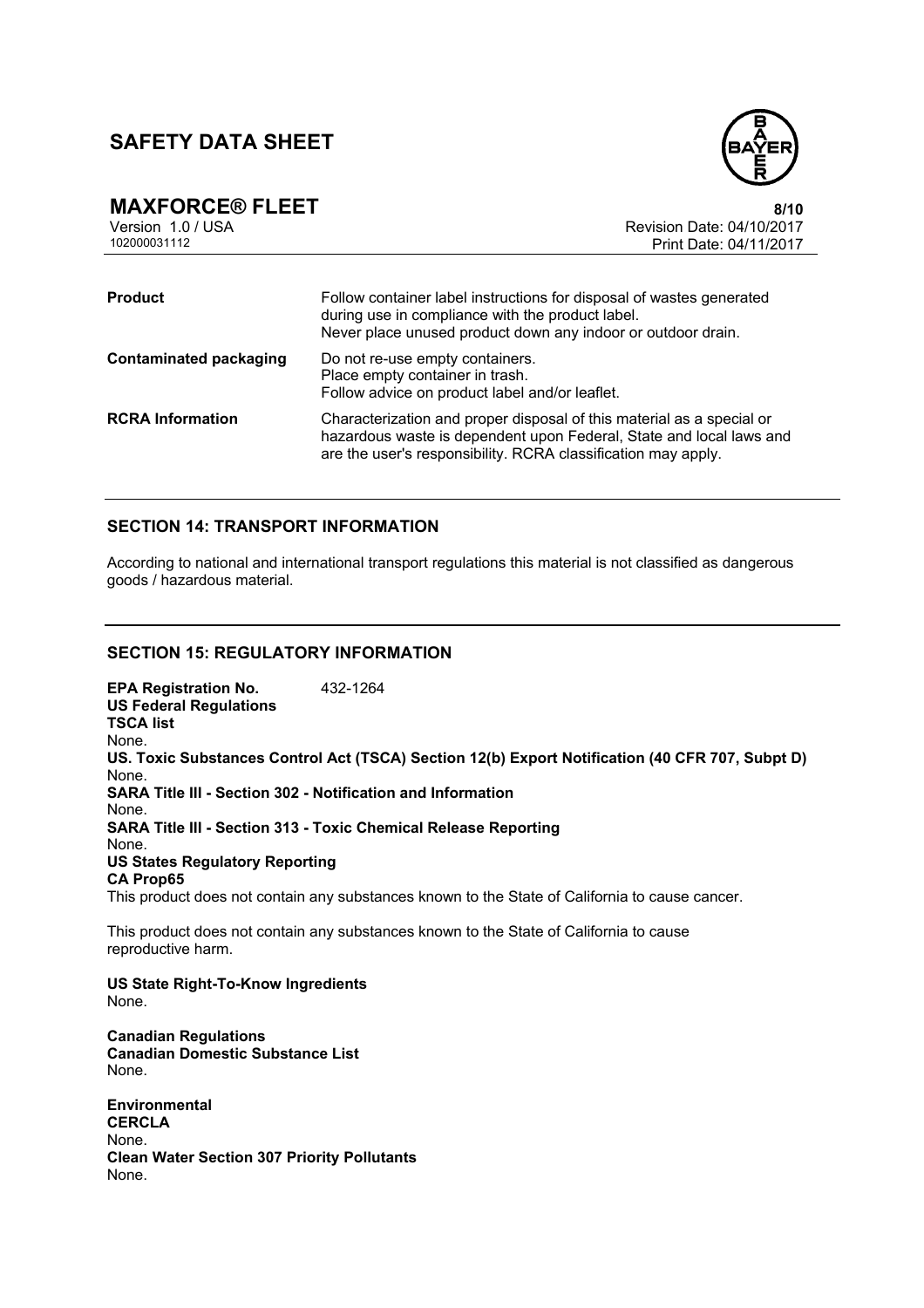

**MAXFORCE® FLEET**<br>Version 1.0 / USA **1.0 / USA** Version Date: 04/10/2017 Version 1.0 / USA Revision Date: 04/10/2017<br>102000031112 Print Date: 04/11/2017 Print Date: 04/11/2017

#### **Safe Drinking Water Act Maximum Contaminant Levels**  None.

### **EPA/FIFRA Information:**

This chemical is a pesticide product registered by the Environmental Protection Agency and is subject to certain labeling requirements under federal pesticide law. These requirements differ from the classification criteria and hazard information required for safety data sheets, and for workplace labels of non-pesticide chemicals. Following is the hazard information required on the pesticide label:<br>Signal word: Caution! **Signal word:** 

**Hazard statements:** May be harmful if swallowed. Avoid contact with skin and clothing. Keep exposed gel away from open food and food contact surfaces. Wash thoroughly with soap and water after handling.

## **SECTION 16: OTHER INFORMATION**

#### **Abbreviations and acronyms**

| 49CFR                                                   |                                          | Code of Federal Regulations, Title 49                                 |               |  |
|---------------------------------------------------------|------------------------------------------|-----------------------------------------------------------------------|---------------|--|
| <b>ACGIH</b>                                            |                                          | US. ACGIH Threshold Limit Values                                      |               |  |
| ATE.                                                    |                                          | Acute toxicity estimate                                               |               |  |
| CAS-Nr.                                                 |                                          | <b>Chemical Abstracts Service number</b>                              |               |  |
| <b>CERCLA</b>                                           |                                          | Comprehensive Environmental Response, Compensation, and Liability Act |               |  |
| <b>EINECS</b>                                           |                                          | European inventory of existing commercial substances                  |               |  |
| <b>ELINCS</b>                                           |                                          | European list of notified chemical substances                         |               |  |
| <b>IARC</b>                                             |                                          | International Agency for Research on Cancer                           |               |  |
| IATA                                                    |                                          | International Air Transport Association                               |               |  |
| <b>IMDG</b>                                             |                                          | <b>International Maritime Dangerous Goods</b>                         |               |  |
| N.O.S.                                                  |                                          | Not otherwise specified                                               |               |  |
| NTP                                                     |                                          | US. National Toxicology Program (NTP) Report on Carcinogens           |               |  |
| <b>OECD</b>                                             |                                          | Organization for Economic Co-operation and Development                |               |  |
| <b>TDG</b>                                              | <b>Transportation of Dangerous Goods</b> |                                                                       |               |  |
| <b>TWA</b>                                              | Time weighted average                    |                                                                       |               |  |
| UN.                                                     | <b>United Nations</b>                    |                                                                       |               |  |
| <b>WHO</b>                                              | World health organisation                |                                                                       |               |  |
| <b>NFPA 704 (National Fire Protection Association):</b> |                                          |                                                                       |               |  |
|                                                         | Health - 1 Flammability - 1              | Instability - 0                                                       | Others - none |  |

**HMIS (Hazardous Materials Identification System, based on the Third Edition Ratings Guide)**  $P$ hysical Hazard - 0

 $0 =$  minimal hazard,  $1 =$  slight hazard,  $2 =$  moderate hazard,  $3 =$  severe hazard,  $4 =$  extreme hazard

**Reason for Revision:** New Safety Data Sheet.